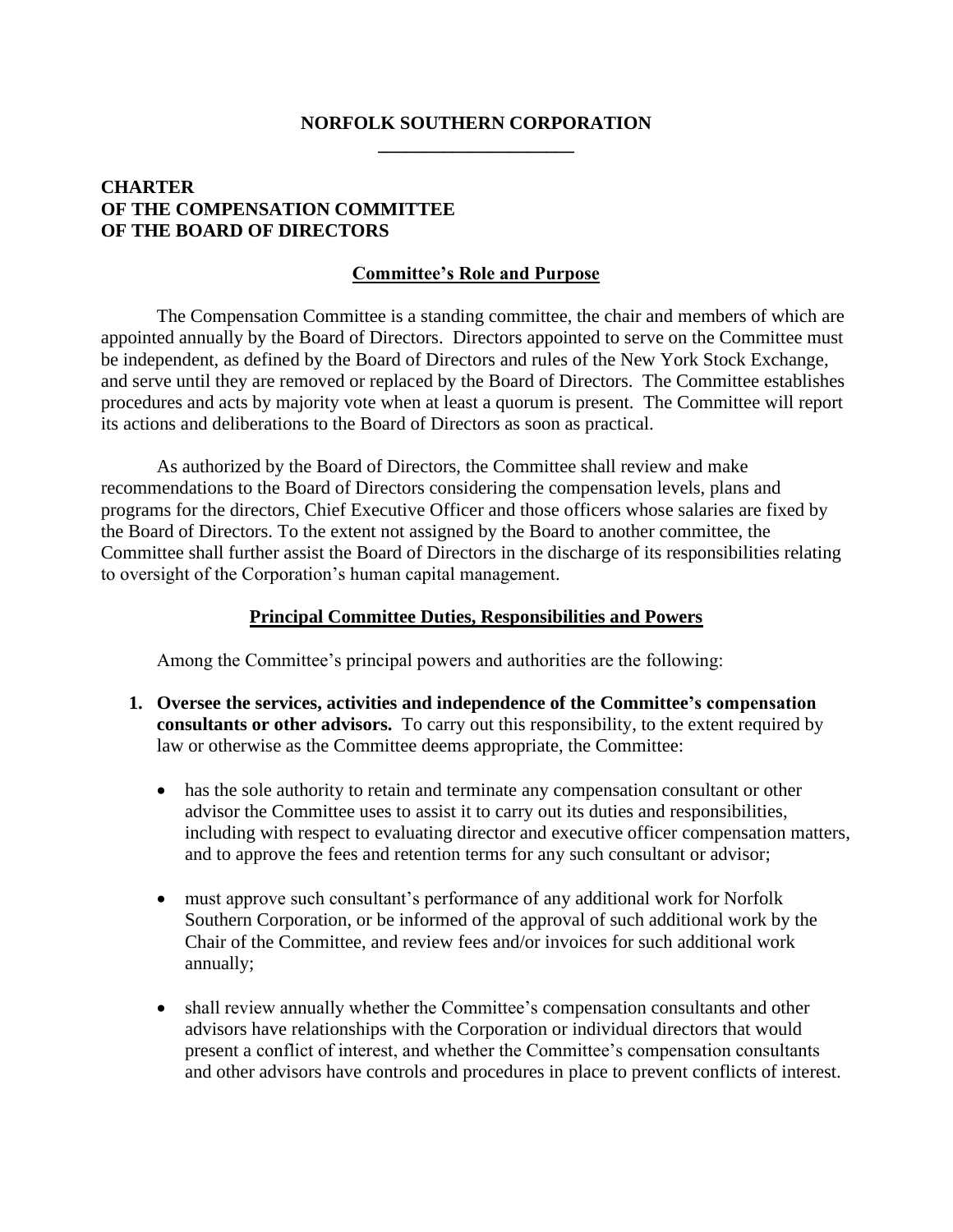- **2. Review the overall compensation strategy of the Corporation.** To the extent it deems appropriate, the Committee shall:
	- review the short-term and long-term compensation strategy, plans and programs of the Corporation in comparison to the compensation practices of other holding companies of Class I railroads and other American corporations of comparable size, utilizing the services of Corporation personnel or outside consultants as needed, and recommend necessary or desirable changes to the Board of Directors;
	- review the compensation strategy, plans and programs of the Corporation to ensure that the design of the plans and programs does not encourage unnecessary or excessive risk taking; and
	- consider the compensation program in light of relevant provisions of the Internal Revenue Code and any other laws or regulations relevant to the selection of a compensation package.
- **3. Review the individual compensation of directors and executive officers.** To the extent it deems appropriate, the Committee shall:
	- evaluate the compensation of the directors and make recommendations to the Board of Directors on the appropriate level and form of compensation;
	- recommend to the Board of Directors the compensation of the Chief Executive Officer, considering the performance of the Chief Executive Officer relative to corporate goals and objectives set by the Committee, the performance of the Corporation and relative shareholder returns, the base salaries of chief executive officers of other holding companies of Class I railroads and such other factors as the Committee may deem appropriate;
	- make recommendations to the Board of Directors regarding any shareholder advisory vote on executive compensation, and regarding the frequency of such advisory vote, and consider the results of any shareholder advisory vote on executive compensation in connection with its review of the executive compensation strategy, plans and programs of the Corporation; and
	- recommend to the Board of Directors the compensation of the executive officers other than the Chief Executive Officer, considering the recommendations of the Chief Executive Officer and such other factors as the Committee may deem appropriate.
- **4. Oversee such management incentive compensation plans, deferred compensation plans, long-term incentive plans and other similar executive compensation plans as the Board of Directors may adopt and grant, recommend or approve awards as may be permitted under such plans.** To the extent it deems appropriate, the Committee shall: